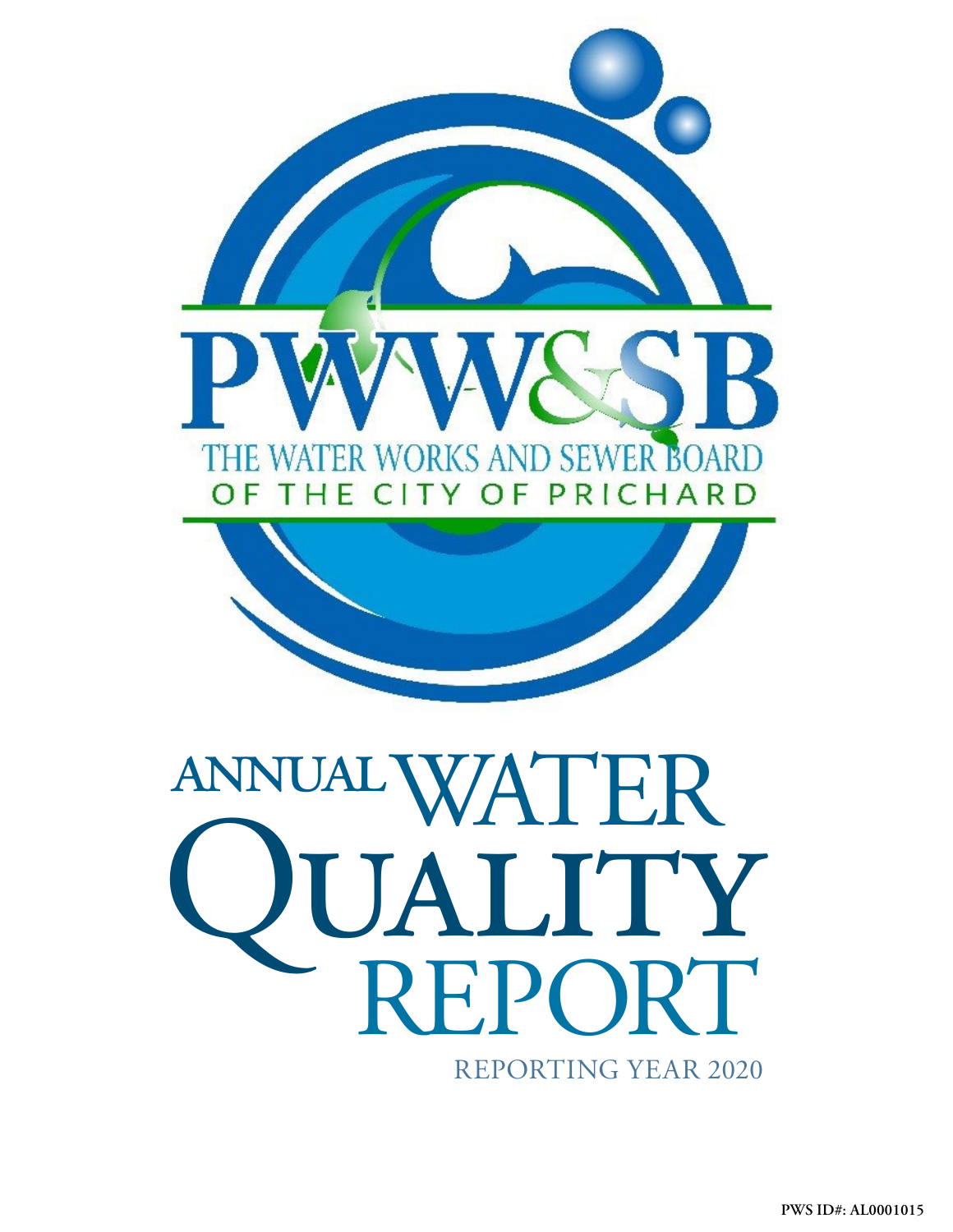

### **Quality First**

nce again, we are pleased to present our annual water quality report covering all testing performed between January 1 and December 31, 2020. As in years past, we are committed to delivering the best-quality drinking water possible. To that end, we remain vigilant in meeting the challenges of new regulations, source water protection, water conservation, and community outreach and education while continuing to serve the needs of all our water users. Thank you for allowing us the opportunity to serve you and your family.

We encourage you to share your thoughts with us on the information contained in this report. After all, well-informed customers are our best allies.

#### **Where Does My Water Come From?**

The water supplied to the Water Works and Sewer<br>Board of the City of Prichard comes from the<br>Makila Ages Water and Seweg Septem (MAWGS) Mobile Area Water and Sewer System (MAWSS) Converse Reservoir, also known as Big Creek Lake. The Water Works and Sewer Board of the City of Prichard has five water storage tanks, which are cleaned and inspected annually. Over 2,000 fire hydrants

are inspected, exercised, and repaired as needed annually. Line flushing to eliminate aged or discolored water is done throughout the system to improve water quality. System pressures are checked and maintained at a level that is satisfactory to customers.

### **Lead in Home Plumbing**

If present, elevated levels of lead can cause serious<br>health problems, especially for pregnant women and<br>www.a-skildrea. Lead in drivbing waves is primarily health problems, especially for pregnant women and young children. Lead in drinking water is primarily from materials and components associated with service lines and home plumbing. We are responsible for providing high-quality drinking water, but we cannot control the variety of materials used in plumbing components. When your water has been sitting for several hours, you can minimize the potential for lead exposure by flushing your tap for 30 seconds to two minutes before using water for drinking or cooking. If you are concerned about lead in your water, you may wish to have your water tested. Information on lead in drinking water, testing methods, and steps you can take to minimize exposure is available from the Safe Drinking Water Hotline at (800) 426-4791 or at [www.](http://www.epa.gov/safewater/lead) [epa.gov/safewater/lead](http://www.epa.gov/safewater/lead).

### **About Our Violation**

MAWSS is required to monitor<br>
your drinking water for specific<br>
somewise are a specific here Boule contaminants on a regular basis. Results of regular monitoring are an indicator of whether your drinking water meets health standards. During the January through March 2020 monitoring period, volatile organic chemicals (VOCs) were not analyzed, and therefore, MAWSS cannot be sure of the



quality of your drinking water at this time.

Samples were collected by MAWSS within the monitoring period on March 11, 2020, as required. The samples were delivered to a contracted thirdparty certified laboratory. The thirdparty laboratory failed to transport the

samples within its network of laboratories. Consequently, the samples were not analyzed within the required holding time, and test results were not uploaded to the Alabama Department of Environmental Management's (ADEM) database. MAWSS recognized that it had not received a report from the third-party laboratory by the end of the reporting period. Upon checking into the matter, the error was discovered.

On May 4, MAWSS collected samples again, and the VOC analysis was properly performed by a different third-party laboratory. The results indicated VOCs were well below the MCL and thus compliant with ADEM regulations.

**Questions?** The Water Works and Sewer Board of the City of Prichard is committed to providing you with high-quality water. We also understand that occasional concerns may arise. At times

**We remain vigilant in delivering the best-quality drinking water**

99

66

the water may appear cloudy or rusty or have an unusual odor. This change in water quality could be caused by various reasons. Construction in the area, in-house water filtration, water system maintenance, recent plumbing work at your home or business, or the weather are just a few possibilities. Whatever the reason, we want to address those concerns, which may be conveyed by calling the Water Works and Sewer Board of the City of Prichard's customer service department at (251) 457-3396.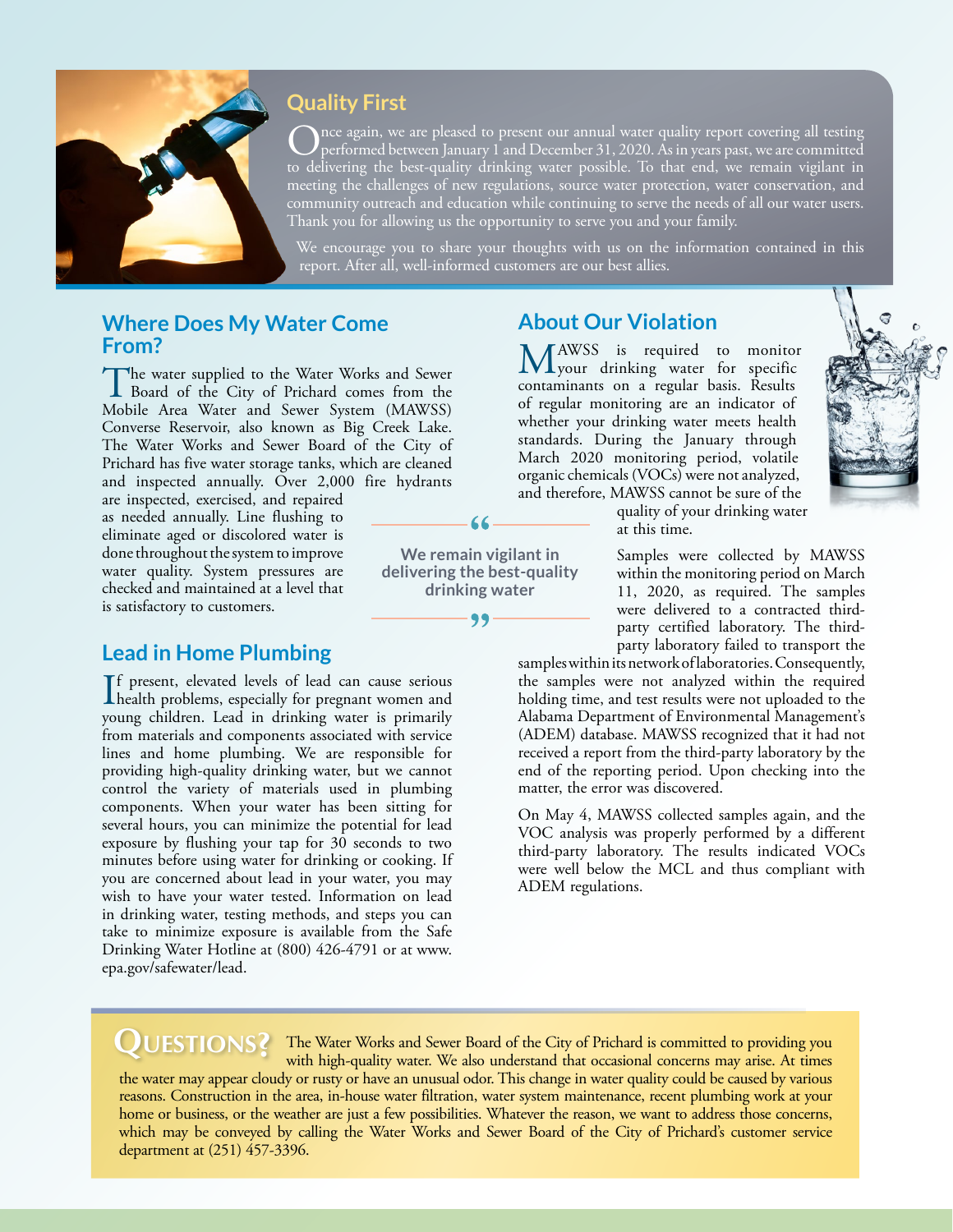### **Substances That Could Be in Water**

To ensure that tap water is safe to drink, the U.S.<br>EPA prescribes regulations limiting the amount of certain contaminants in water provided by public water systems. U.S. Food and Drug Administration regulations establish limits for contaminants in bottled water, which must provide the same protection for public health. All drinking water, including bottled water, may reasonably be expected to contain at least small amounts of some contaminants. The presence of contaminants does not necessarily indicate that water poses a health risk.

The sources of drinking water (both tap water and bottled water) include rivers, lakes, streams, ponds, reservoirs, springs, and wells. As water travels over the surface of the land or through the ground, it dissolves naturally occurring minerals and radioactive material, and it can pick up substances resulting from the presence of animals or from human activity. Substances that may be present in source water include:

Microbial Contaminants, such as viruses and bacteria, which may come from sewage treatment plants, septic systems, agricultural livestock operations, or wildlife;

Inorganic Contaminants, such as salts and metals, which can be naturally occurring or may result from urban stormwater runoff, industrial or domestic wastewater discharges, oil and gas production, mining, or farming;

Pesticides and Herbicides, which may come from a variety of sources such as agriculture, urban stormwater runoff, and residential uses;

Organic Chemical Contaminants, including synthetic and volatile organic chemicals, which are by-products of industrial processes and petroleum production and may also come from gas stations, urban stormwater runoff, and septic systems;

Radioactive Contaminants, which can be naturally occurring or may be the result of oil and gas production and mining activities.

For more information about contaminants and potential health effects, call the U.S. EPA's Safe Drinking Water Hotline at (800) 426-4791.

### **Public Meetings**

The Water Works and Sewer Board of the City of Prichard has regularly scheduled board meetings on the second Monday of each month. We meet promptly at 4:30 p.m. inside our boardroom at 125 East Clark Avenue, Prichard.

The Board of Directors are: Russell J. Heidelburg, Chairperson Ronald K. Davis, Vice Chairperson Beverly P. Bunch, Secretary/Treasurer Cherry Doyle, Member John H. Johnson Jr., Member

### **Important Health Information**

Some people may be more vulnerable to contaminants  $\sum$ in drinking water than the general population. Immunocompromised persons such as persons with cancer undergoing chemotherapy, persons who have undergone organ transplants, people with HIV/AIDS or other immune system disorders, some elderly, and infants may be particularly at risk from infections. These people should seek advice about drinking water from their health care providers. The U.S. EPA/CDC (Centers for Disease Control and Prevention) guidelines on appropriate means to lessen the risk of infection by *Cryptosporidium* and other microbial contaminants are available from the Safe Drinking Water Hotline at (800) 426- 4791 or [http://water.epa.gov/drink/](http://water.epa.gov/drink/hotline) [hotline](http://water.epa.gov/drink/hotline).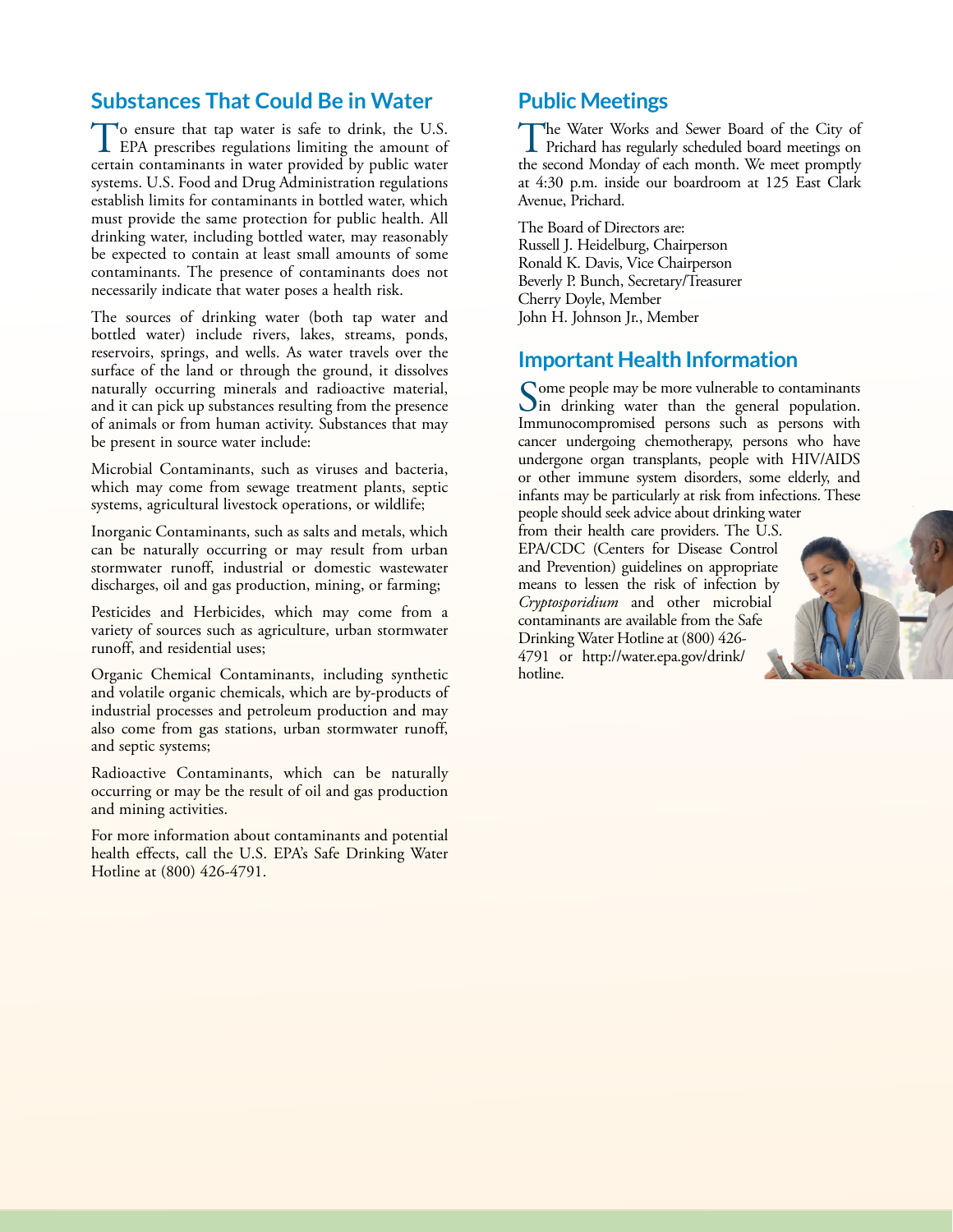# **Test Results**

Our water is monitored for many different kinds of substances on a very strict sampling schedule, and the water we deliver must meet specific health standards. Here, we only show those substances that were detected in our to keep all detects below their respective maximum allowed levels.

Based on a study conducted by the ADEM, with the approval of the U.S. EPA, a statewide waiver for the monitoring of asbestos and dioxin was issued. Thus, monitoring for any of these contaminants was not required.

The state recommends monitoring for certain substances less than once per year because the concentrations of these substances do not change frequently. In these cases, the most recent sample data are included, along with the year in which the sample was taken.

We participated in the fourth stage of the U.S. EPA's Unregulated Contaminant Monitoring Rule (UCMR4) program by performing additional tests on our drinking water. UCMR4 sampling benefits the environment and public health by providing the U.S. EPA with data on the occurrence of contaminants suspected to be in drinking water in order to determine if U.S. EPA needs to introduce new regulatory standards to improve drinking water quality. Unregulated contaminant monitoring data are available to the public, so please feel free to contact us if you are interested in obtaining that information. If you would like more information on the U.S. EPA's Unregulated Contaminant Monitoring Rule, please call the Safe Drinking Water Hotline at (800) 426-4791.

| <b>REGULATED SUBSTANCES</b>                 |                               |                      |                        |                                  |                                 |                  |                                                                                                                         |  |  |
|---------------------------------------------|-------------------------------|----------------------|------------------------|----------------------------------|---------------------------------|------------------|-------------------------------------------------------------------------------------------------------------------------|--|--|
| <b>SUBSTANCE</b><br>(UNIT OF MEASURE)       | <b>YEAR</b><br><b>SAMPLED</b> | <b>MCL</b><br>[MRDL] | <b>MCLG</b><br>[MRDLG] | <b>AMOUNT</b><br><b>DETECTED</b> | <b>RANGE</b><br><b>LOW-HIGH</b> | <b>VIOLATION</b> | <b>TYPICAL SOURCE</b>                                                                                                   |  |  |
| <b>Arsenic</b> (ppb)                        | 2020                          | 10                   | $\theta$               | 0.5                              | $<0.37-0.51$                    | N <sub>o</sub>   | Erosion of natural deposits; Runoff from orchards; Runoff from glass and electronics production wastes                  |  |  |
| Barium (ppm)                                | 2020                          | $\overline{2}$       | $\overline{2}$         | 0.03                             | $0.02 - 0.03$                   | N <sub>o</sub>   | Discharge of drilling wastes; Discharge from metal refineries; Erosion of natural deposits                              |  |  |
| <b>Chlorine</b> (ppm)                       | 2020                          | $[4]$                | $[4]$                  | 1.84                             | $0.63 - 1.84$                   | No               | Water additive used to control microbes                                                                                 |  |  |
| <b>Chlorine Dioxide (ppb)</b>               | 2020                          | $[800]$              | $[800]$                | 90.0                             | $ND-90.0$                       | No               | Water additive used to control microbes                                                                                 |  |  |
| <b>Chlorite</b> (ppm)                       | 2020                          |                      | 0.8                    | 0.72                             | $0.24 - 0.72$                   | N <sub>o</sub>   | Disinfection by-product                                                                                                 |  |  |
| <b>Combined Radium</b> (pCi/L)              | 2020                          | 5                    | $\Omega$               | 0.39                             | $ND-0.39$                       | No               | Erosion of natural deposits                                                                                             |  |  |
| <b>Fluoride</b> (ppm)                       | 2020                          | $\overline{4}$       | 4                      | 0.97                             | $ND-0.97$                       | N <sub>o</sub>   | Water additive promoting strong teeth; Erosion of natural deposits; Discharge from fertilizer and<br>aluminum factories |  |  |
| Nitrate (ppm)                               | 2020                          | 10                   | 10                     | 0.17                             | $0.09 - 0.17$                   | N <sub>o</sub>   | Runoff from fertilizer use; Leaching from septic tanks, sewage; Erosion of natural deposits                             |  |  |
| <b>Total Organic Carbon</b> (removal ratio) | 2020                          | TT <sup>1</sup>      | <b>NA</b>              | 0.79                             | $0.79 - 1.64$                   | N <sub>o</sub>   | Naturally present in the environment                                                                                    |  |  |

**Tap water samples were collected for lead and copper analyses from sample sites throughout the community**

| <b>SUBSTANCE</b><br>(UNIT OF MEASURE) | YEAR<br><b>SAMPLED</b> | ΔI | <b>MCLG</b>                      | <b>AMOUNT DETECTED</b><br>(90TH %ILE) | SITES ABOVE AL/<br><b>TOTAL SITES</b> | <b>VIOLATION</b> | <b>TYPICAL SOURCE</b>                                                                                  |
|---------------------------------------|------------------------|----|----------------------------------|---------------------------------------|---------------------------------------|------------------|--------------------------------------------------------------------------------------------------------|
| Copper <sup>2</sup> (ppm)             | 2019                   |    | $1.3$ $1.3$                      | 0.013                                 | 0/30                                  |                  | Corrosion of household plumbing systems; Erosion of natural deposits; Leaching from wood preservations |
| <b>Lead</b> <sup>3</sup> (ppb)        | 2019                   | 15 | $\begin{array}{c} 0 \end{array}$ | < 0.005                               | 0/30                                  |                  | Corrosion of household plumbing systems; Erosion of natural deposits                                   |

| <b>SECONDARY SUBSTANCES</b>               |                     |               |             |                        |                       |                  |                       |  |  |  |
|-------------------------------------------|---------------------|---------------|-------------|------------------------|-----------------------|------------------|-----------------------|--|--|--|
| <b>SUBSTANCE (UNIT OF MEASURE)</b>        | <b>YEAR SAMPLED</b> | <b>SMCL</b>   | <b>MCLG</b> | <b>AMOUNT DETECTED</b> | <b>RANGE LOW-HIGH</b> | <b>VIOLATION</b> | <b>TYPICAL SOURCE</b> |  |  |  |
| <b>Chloride</b> (ppm)                     | 2020                | 250           | <b>NA</b>   | 7.70                   | $7.30 - 7.70$         | No               | Secondary contaminant |  |  |  |
| Corrosivity <sup>4</sup>                  | 2020                | Non-corrosive | <b>NA</b>   | $-2.00$                | $-2.00 - 1.87$        | No               | <b>NA</b>             |  |  |  |
| $\mathbf{p}H^4$ (units)                   | 2020                | $6.5 - 8.5$   | NA          | 8.30                   | $7.10 - 8.30$         | No               | Naturally occurring   |  |  |  |
| Sulfate <sup>4</sup> (ppm)                | 2020                | 250           | <b>NA</b>   | 25.0                   | $18.0 - 25.0$         | No               | <b>NA</b>             |  |  |  |
| <b>Total Dissolved Solids [TDS]</b> (ppm) | 2020                | 500           | NA          | 76.0                   | $46.0 - 76.0$         | No               | Secondary contaminant |  |  |  |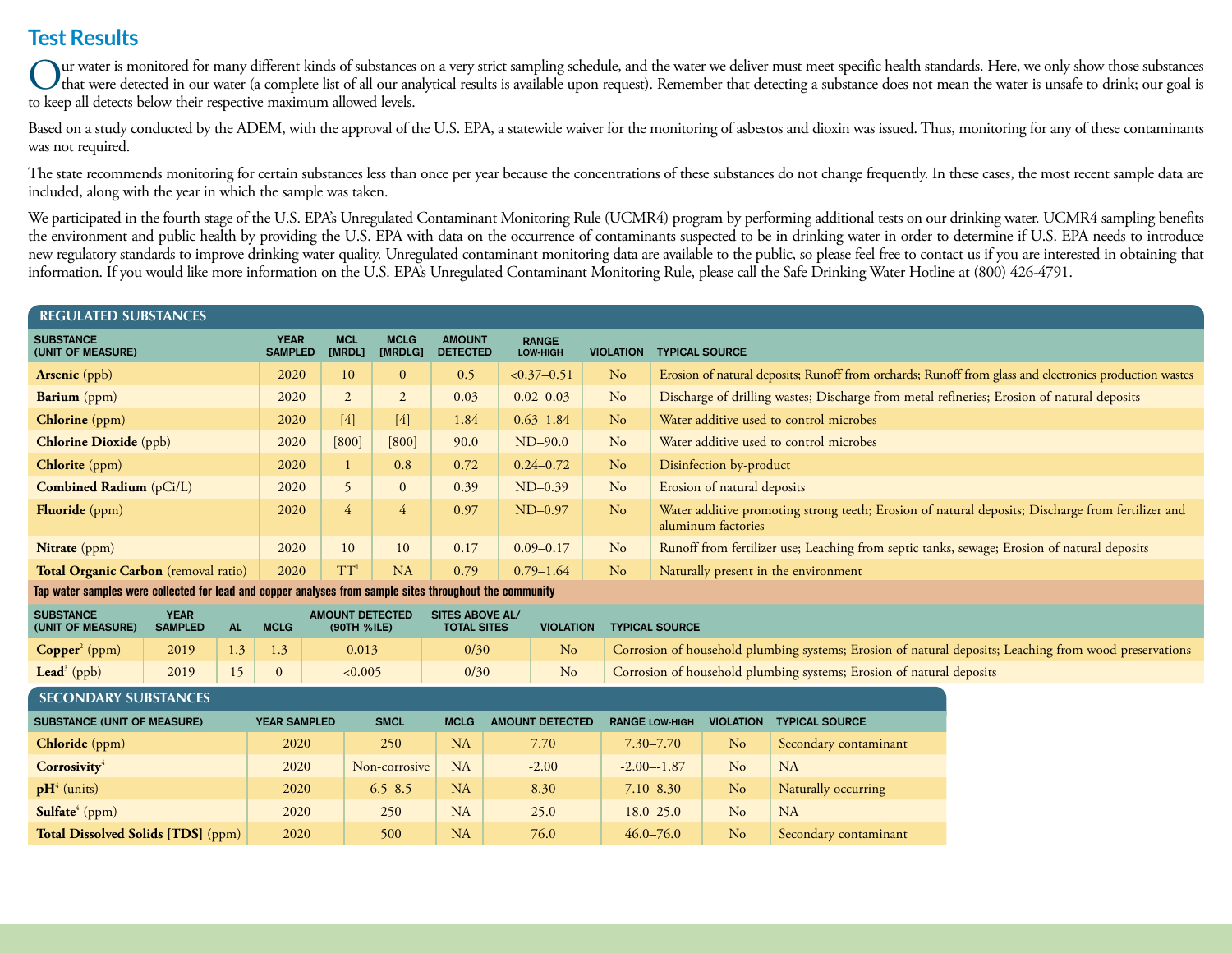| <b>OTHER SUBSTANCES</b>                            |                     |                   |                     |                        |                       |                  |                             |
|----------------------------------------------------|---------------------|-------------------|---------------------|------------------------|-----------------------|------------------|-----------------------------|
| <b>SUBSTANCE (UNIT OF MEASURE)</b>                 | <b>YEAR SAMPLED</b> | <b>MCL [MRDL]</b> | <b>MCLG [MRDLG]</b> | <b>AMOUNT DETECTED</b> | <b>RANGE LOW-HIGH</b> | <b>VIOLATION</b> | <b>TYPICAL SOURCE</b>       |
| <b>Alkalinity</b> [as $CaCO3$ ] <sup>4</sup> (ppm) | 2020                | NA                | NA                  | 7.70                   | $7.50 - 7.70$         | N <sub>o</sub>   | Naturally occurring         |
| $\textbf{Aluminum}$ (ppm)                          | 2020                | 0.2               | <b>NA</b>           | 0.28                   | $0.08 - 0.28$<br>No   |                  | Secondary contaminant       |
| Calcium <sup>4</sup> (ppm)                         | 2020                | NA                | <b>NA</b>           | 15.0                   | $11.0 - 15.0$         | N <sub>o</sub>   | Naturally occurring         |
| Carbon Dioxide <sup>4</sup> (ppm)                  | 2020                | <b>NA</b>         | <b>NA</b>           | <b>ND</b>              | <b>NA</b>             | No               | Naturally occurring         |
| <b>Gross Alpha Particles</b> (pCi/L)               | 2020                | 15                | $\mathbf{0}$        | 0.36                   | $ND-0.36$             | N <sub>o</sub>   | Erosion of natural deposits |
| Gross Beta Particles (pCi/L)                       | 2020                | 50                | $\mathbf{0}$        | 1.29                   | $ND-1.29$             | N <sub>o</sub>   | Erosion of natural deposits |
| $HAA5$ (ppb)                                       | 2020                | 60                | <b>NA</b>           | 32.20                  | $6.60 - 46.0$         | N <sub>o</sub>   | Disinfection by-product     |
| Hardness [as CaC03] <sup>4</sup> (ppm)             | 2020                | NA                | <b>NA</b>           | 42.7                   | $7.90 - 42.7$         | N <sub>o</sub>   | Naturally occurring         |
| Magnesium <sup>4</sup> (ppm)                       | 2020                | <b>NA</b>         | <b>NA</b>           | 1.30                   | $0.87 - 1.30$         | N <sub>o</sub>   | Naturally occurring         |
| <b>Orthophosphate</b> [as $P$ ] <sup>4</sup> (ppm) | 2020                | NA                | <b>NA</b>           | 0.28                   | $ND-0.28$             | No               | Naturally occurring         |
| <b>Sodium</b> <sup>4</sup> (ppm)                   | 2020                | NA                | NA                  | 3.80                   | $3.30 - 3.80$         | N <sub>o</sub>   | Naturally occurring         |
| Specific Conductance <sup>4</sup> (µmho/cm)        | 2020                | NA                | <b>NA</b>           | 99.9                   | $92.0 - 99.9$         | N <sub>o</sub>   | Naturally occurring         |
| Temperature <sup>4</sup> (degrees C)               | 2020                | NA                | <b>NA</b>           | 34.0                   | $14.0 - 34.0$         | N <sub>o</sub>   | NA                          |
| Total Trihalomethanes [TTHMs] (ppb)                | 2020                | 80                | NA                  | 43.63                  | $8.20 - 55.5$         | N <sub>o</sub>   | Disinfection by-product     |
| <b>Turbidity (NTU)</b>                             | 2020                | 0.3               | <b>NA</b>           | 0.18                   | $0.01 - 0.18$         | N <sub>o</sub>   | Soil runoff                 |

## **Definitions**

**90th %ile:** The levels reported for lead and copper represent the 90th percentile of the total number of sites tested. The 90th percentile is equal to or greater than 90% of our lead and copper detections.

**AL (Action Level):** The concentration of a contaminant which, if exceeded, triggers treatment or other requirements which a water system must follow.

**MCL (Maximum Contaminant Level):** The highest level of a contaminant that is allowed in drinking water. MCLs are set as close to the MCLGs as feasible using the best available treatment technology.

**MCLG (Maximum Contaminant Level Goal):** The level of a contaminant in drinking water below which there is no known or expected risk to health. MCLGs allow for a margin of safety.

**MRDL (Maximum Residual Disinfectant Level):** The highest level of a disinfectant allowed in drinking water. There is convincing evidence that addition of a disinfectant is necessary for control of microbial contaminants.

**MRDLG (Maximum Residual Disinfectant Level Goal):** The level of a drinking water disinfectant below which there is no known or expected risk to health. MRDLGs do not reflect the benefits of the use of disinfectants to control microbial contaminants.

**NA:** Not applicable.

**ND (Not detected):** Indicates that the substance was not found by laboratory analysis.

**NTU (Nephelometric Turbidity Units):** Measurement of the clarity, or turbidity, of water. Turbidity in excess of 5 NTU is just noticeable to the average person.

**pCi/L (picocuries per liter):** A measure of radioactivity.

**ppb (parts per billion):** One part substance per billion parts water (or micrograms per liter).

**ppm (parts per million):** One part substance per million parts water (or milligrams per liter).

**SMCL (Secondary Maximum Contaminant Level):** These standards are developed to protect aesthetic qualities of drinking water and are not health based.

**TT (Treatment Technique):** A required process intended to reduce the level of a contaminant in drinking water.

**µmho/cm (micromhos per centimeter):** A unit expressing the amount of electrical conductivity of a solution.

1 The value reported under Amount Detected for TOC is the lowest ratio between percentage of TOC actually removed to the percentage of TOC required to be removed. A value of greater than one indicates that the water system is in compliance with TOC removal requirements. A value of less than one indicates a violation of the TOC removal requirements.

2 The action level for copper is 1.3 ppm at the 90th percentile. Samples were taken at 30 locations throughout the Prichard water distribution system during the most recent sampling event in 2019, in accordance with applicable regulations. The concentration of copper at the 90th percentile was 0.013 ppm, which was under the action level.

- <sup>3</sup> The action level for lead is 15 ppb at the 90th percentile. Samples were taken at 30 locations throughout the Prichard water distribution system during the most recent sampling event in 2019, in accordance with applicable regulations. The concentration of lead at the 90th percentile was below the detection limit of 0.005 ppb, which was under the action level.
- 4 Tested in accordance with special corrosivity monitoring through a corrosion control program implemented by MAWSS.